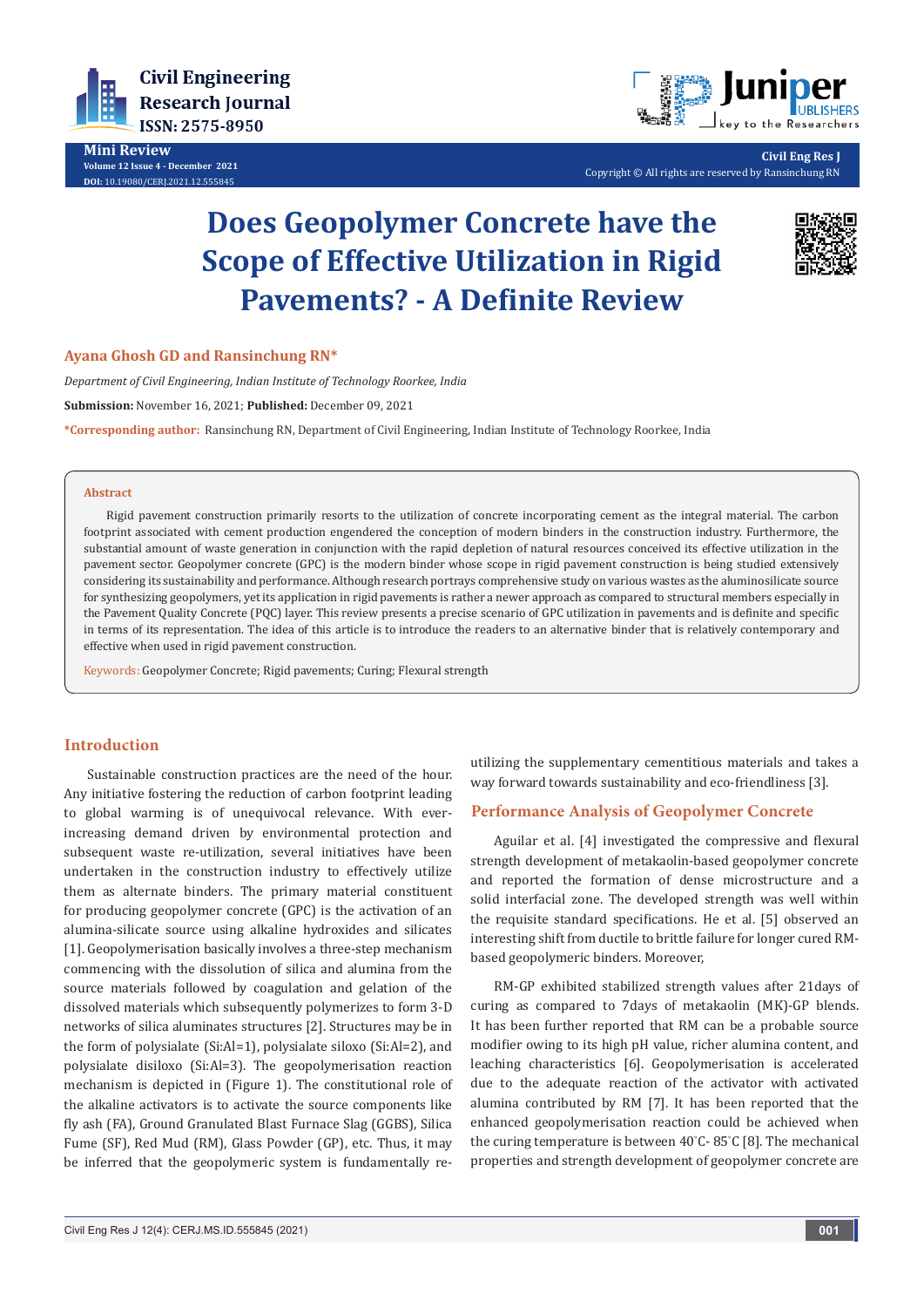## **Civil Engineering Research Journal**

primarily dependent on the curing temperature and are directly proportional. [9]. Research on fly ash-based geopolymer systems exposed to curing at elevated temperature exhibited almost six times the compressive strength obtained from ambient cured specimens at 7 days and nearly double strength increment at 28 days [10]. This method of curing is apt for precast geopolymer specimens. Hence, to overcome the challenges of site application of oven-cured geopolymer concrete, research is now being oriented towards the production of this modern concrete at ambient temperature. The age of curing is a significant parameter influencing the compressive strength developed. For oven-cured specimens, increased curing time had a negligible effect on compressive strength improvement but was a vital criterion for ambient-cured specimens [11]. Though a significant number of studies based on the utilization of wastes had been conducted in the past, yet there is a lack of clear understanding of how the different curing techniques can affect the performance properties of mix prepared by varied combinations of the recycled wastes.

**Figure 1:** Reaction mechanism of geopolymer formation. ( ) ( ) ( ) ( ) ( ) ( ) ( ) . 2 4 or KOH Na . ( ) 2 22 2 2 <sup>5</sup> <sup>3</sup> <sup>3</sup> 2 Precursor ||| or KOH Na . 3 3 ||| ||| backbone *n Si O Al O nSiO nH O NaOH K n OH SiO Al O Si OH Si Al materials OH GeoPolymeric n OH Si O AI O Si OH NaOH K Si Ai Si O O OOO Geopolymer* + + +++ → + − − −−− − − + + −−− −−− + → − −− −−− <sup>4</sup> <sup>2</sup> *<sup>O</sup>*<sup>−</sup> <sup>+</sup> *nH O* 

## **Sustainable use of Geopolymer Concrete in Pavement Layers**

The recycling of industrial wastes in the geopolymer matrix, contributes to environmental balance and stability. Literature has shown promising results of geopolymer concrete performance with regards to strength and durability, exhibiting higher strength, better resistance to elevated temperature, limited shrinkage, dense microstructure, and enhanced performance in acidic and sulphate medium. It may be contemplated that the stresses induced in concrete pavements are predominantly flexural. Therefore, designing mixes based on flexural strength criterion is considered for rigid pavement construction. The minimum characteristics flexural strength of concrete shall not be less than 4.5MPa unless otherwise specified [12]. Comprehensive studies have reported that geopolymeric binders are capable of attaining the desired strength when designed considering the influence of strength affecting parameters precisely.

For pavements, consideration of durability is obligatory in predicting the service life since they are exposed outside, often in harsh environments. Various researchers have studied the durability properties of rigid pavements through resistance to acid attack, alkaline silicate reaction, and freeze and thaw cycles [13-15]. Particularly, the resistance of geopolymers to sulfuric acid has been examined due to the frequent exposure of concretes to acid rain, sewage, and sulfur-rich soils [16,17]. The majority of the past research works included durability studies on metakaolin-FA-GGBS based geopolymer concrete with limited literature on synthesis using RM and other wastes.

## **Conclusion**

Geopolymeric binders have paved a new way in the construction of rigid pavements not only by addressing the problems associated with sustainable construction but also through evident enhanced performance. The acceptance of this modern binder by the industry faces multiple challenges because of misconceptions associated with the cost analysis and improper handling of chemicals. The primary objective should be focused on bridging this gap through extensive research and industryacademia interface.

### **References**

- 1. Van Deventer JSJ (2016) Progress in the adoption of geopolymer cement. In: Handbook of Low Carbon Concrete.
- 2. [Silva PD, Sagoe-Crenstil K, Sirivivatnanon V \(2007\) Kinetics of](https://www.sciencedirect.com/science/article/abs/pii/S0008884607000154)  geopolymerization: role of  $\text{Al}_2\text{O}_3$  and  $\text{SiO}_2$ . Cem Concr Res 37(4): 512-[518.](https://www.sciencedirect.com/science/article/abs/pii/S0008884607000154)
- 3. Dadsetan S, Siad H, Lachemi M, Sahmaran M (2019) Construction and demolition waste in geopolymer concrete technology: a review. Mag Concr Res 71(23): 1232-1252.
- 4. [Aguilar AR, Diaz OB, Escalante-Garcia JI \(2010\) Lightweight concretes](https://www.sciencedirect.com/science/article/abs/pii/S0950061809004358)  [of activated metakaolin-fly ash binders, with blast furnace slag](https://www.sciencedirect.com/science/article/abs/pii/S0950061809004358)  [aggregates. Constr Build Mater 24\(7\): 1166-1175.](https://www.sciencedirect.com/science/article/abs/pii/S0950061809004358)
- 5. He J, Zhang J, Yu Y, Zhang G (2012) The strength and microstructure of two geopolymers derived from metakaolin and red mud-fly ash admixture: a comparative study. Constr Build Mater 30: 80-91.
- 6. Yang Z, Mocadlo R, Zhao M, Sisson RD, Tao M, et al. (2019) Preparation of a geopolymer from red mud slurry and class F fly ash and its behavior at elevated temperatures. Construction and Building Materials 221: 308-317.